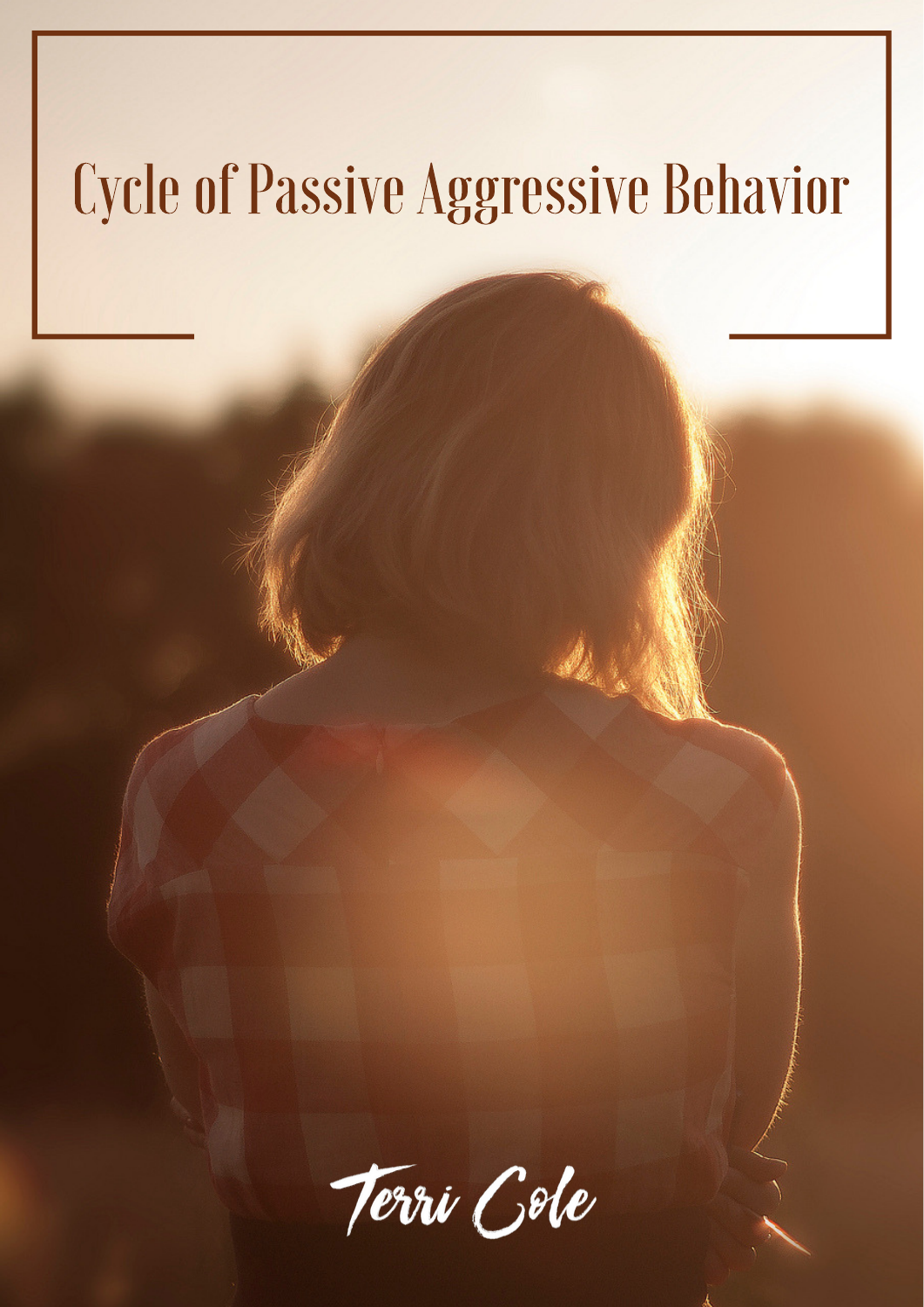Passive aggressive behavior is an attempt at conflict resolution that actually does not resolve the conflict. The term passive aggressive essentially means communicating dissatisfaction or unhappiness about something in an indirect way.

People in this cycle believe that direct expressions of anger should be avoided so they express themselves passive aggressively. Read the cheat sheet below to better understand the cycle of behavior that occurs with passive aggression so that you and your partner can begin to communicate anger in a healthy (and direct!) way.

Terri Gole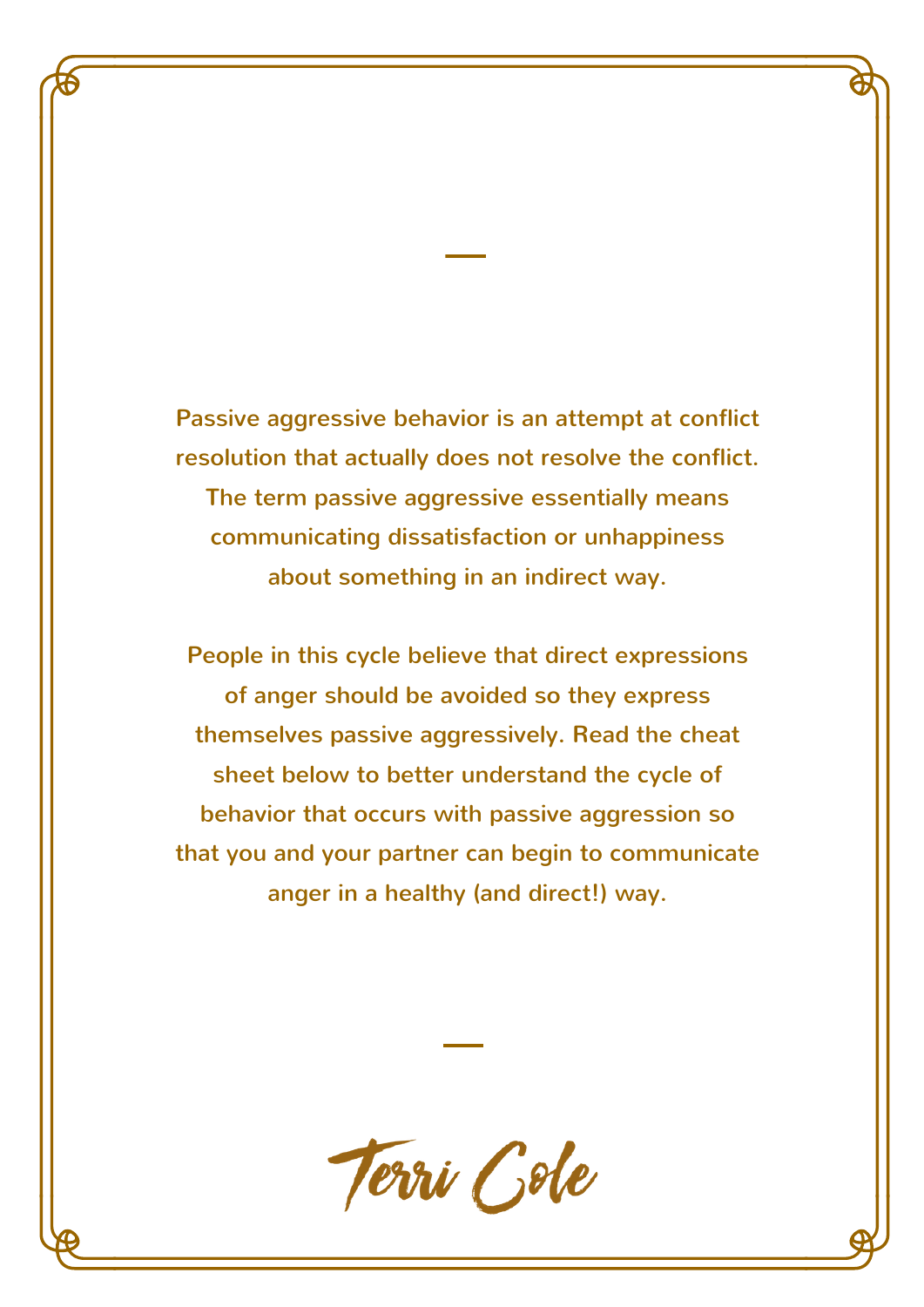## STAGE 1

During the first stage, the passive aggressive person begins to build up of those feelings of anger and acknowledges that it isn't safe to express them directly. The reason a direct expression feels unsafe could be a result of childhood learned behavior where judgment or punishment would ensue if anger was expressed.

# STAGE 2

Stage 2 of the passive-aggressive conflict cycle is a stressful situation that triggers irrational thoughts informed by early life experiences. For example, if an instructor asks a student to pass out the workbooks and that student has a prior history of being asked to do things and not being appreciated for it, the student might fall back on this history in the current situation. Instead of feeling honored by being asked to help, the student might feel resentful because the request has triggered a pre-learned response.

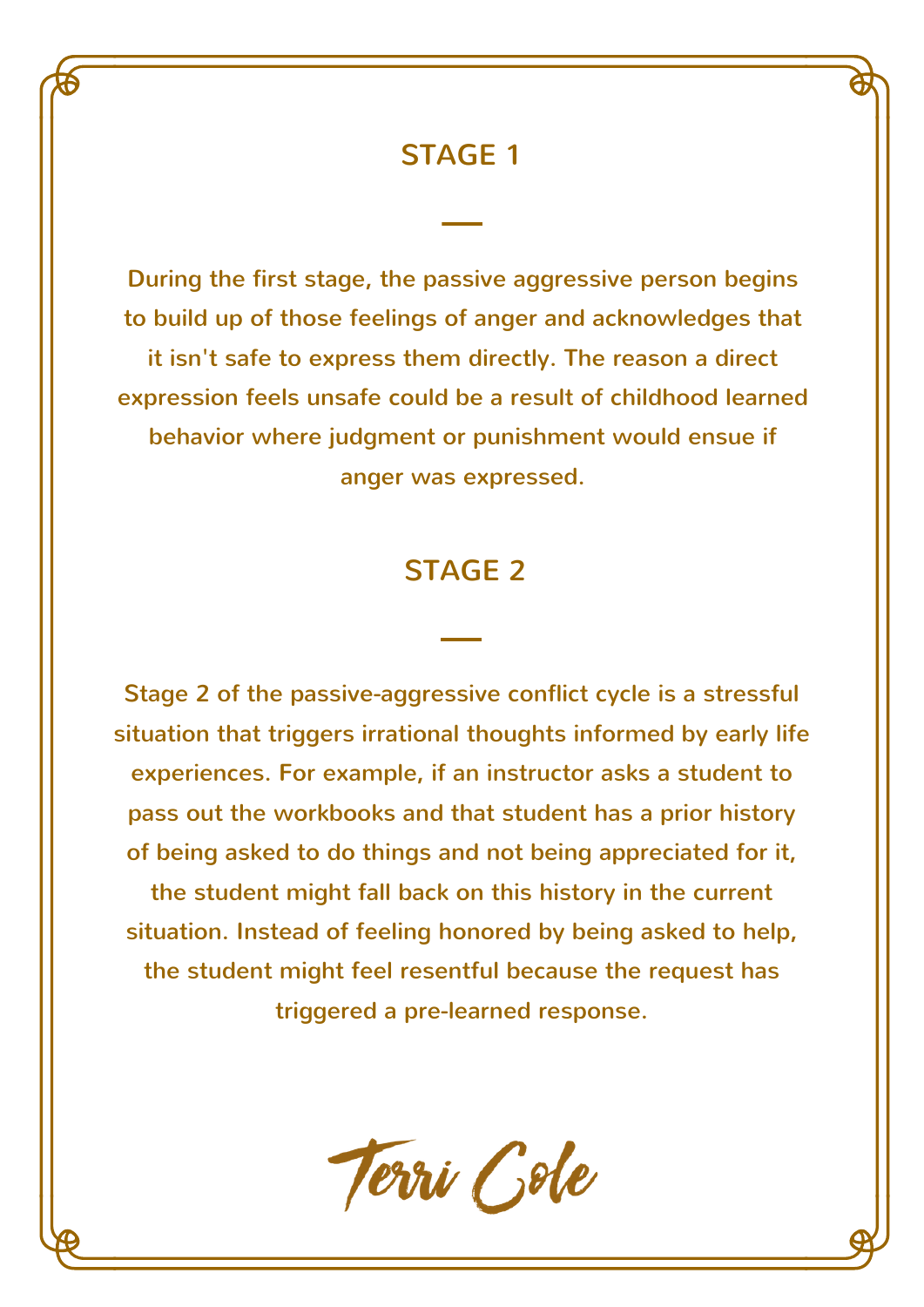# STAGE 3

Stage 3 occurs when the passive-aggressive individual denies his or her anger, which can lead to projecting negative feelings onto other people and building resentment towards others.

#### STAGE 4

Stage 4 of the cycle is to engage in passive-aggressive behavior. This can include: sulking, pouting, procrastinating, denying feelings of anger, withdrawing, carrying out tasks inefficiently or unacceptably, and exacting hidden revenge.

### STAGE 5

The 5th stage of this cycle is the response of others. People tend to react negatively to passive-aggressive behavior and, often, this is what the aggressor is counting on. This reaction reinforces the dysfunctional behavior and the cycle continues.